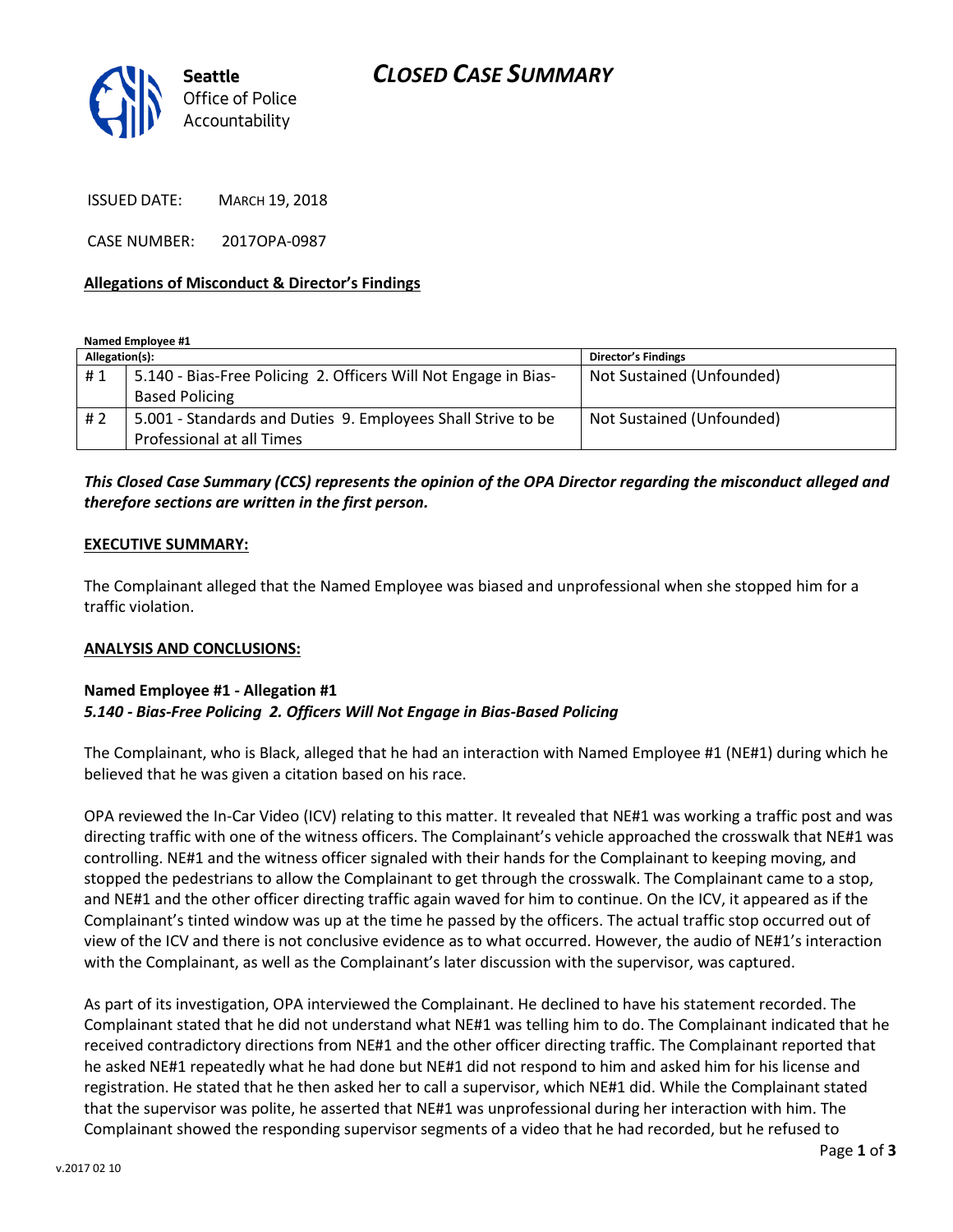

# *CLOSE CASE SUMMARY*

OPA CASE NUMBER: 2017OPA-0987

provide that video to the supervisor and, ultimately, also did not provide it to OPA either. The Complainant stated that NE#1 was biased because she pulled him over for no reason.

OPA also interviewed NE#1. She stated that she stopped the Complainant because he failed to obey traffic directions. She stated that he placed his vehicle in a position that was dangerous to pedestrians when he stopped and then began driving. NE#1 told OPA that the Complainant was argumentative with her and was not complying with her requests during the traffic stop. NE#1 then called her supervisor, who came to the scene. She eventually provided the Complainant with a citation and he then stated, while NE#1's supervisor was present, that he believed that he was being racially profiled. NE#1 told OPA that this was the first time during their interaction (which up to that point had lasted approximately 25 minutes) that the Complainant made any allegation of biased policing. NE#1's supervisor then engaged in a discussion with the Complainant concerning his allegation of bias, and NE#1 left the immediate vicinity and had no further interactions with him. NE#1 contended that she was polite and professional during her interaction with the Complainant and that she did not racially profile him or engage in biased policing towards him.

During its investigation, OPA further interviewed the responding supervisor and witness officers. The supervisor stated that she heard NE#1 call for a supervisor and she came to the scene. The Complainant told the supervisor that he was only stopped because he was black. The supervisor discussed how the Complainant's allegation of bias would be handled and, at that time, he told her that if he was not issued the citation he would rescind his complaint. The supervisor told the Complainant that the citation could not be canceled. The supervisor recalled watching a portion of the video recorded by the Complainant and stated that it looked like NE#1 was waving the Complainant through an intersection and he stopped his vehicle. The witness officer who was flagging with NE#1 corroborated NE#1's account of the Complainant's driving. He, like NE#1, articulated that they were concerned about the Complainant's vehicle being too close to pedestrians in the crosswalk and the vehicle presenting a safety risk. The other witness officer did not observe the traffic stop and did not hear NE#1's interaction with the Complainant.

SPD Policy 5.140 prohibits biased policing, which it defines as "the different treatment of any person by officers motivated by any characteristic of protected classes under state, federal, and local laws as well as other discernible personal characteristics of an individual." This includes different treatment based on the race of the subject. (*See id*.) The policy provides guidance as to when an allegation of biased policing occurs, explaining that: "an allegation of bias-based policing occurs whenever, from the perspective of a reasonable officer, a subject complains that he or she has received different treatment from an officer because of any discernable personal characteristic…" (*Id*.)

While there may be a dispute of fact concerning whether NE#1's traffic directions were clear and concerning whether the Complainant should have received a ticket, I see no evidence in the record indicating that NE#1's actions were based on bias. Instead, they appeared to be premised on her perception of the Complainant's conduct and then her belief that the Complainant failed to cooperate with her requests. Regardless of whether the citation issued to the Complainant was ultimately warranted, I find no support whatsoever for the allegation that NE#1 engaged in biased policing. As such, I recommend that this allegation be Not Sustained – Unfounded.

Lastly, while not necessarily germane to my findings, I find it troubling that the Complainant attempted to use his filing of an OPA complaint against the Complainant as a bargaining chip to try to get out of the citation. In my opinion, this very much undermined his account of the incident and his credibility, as well convinced me that the